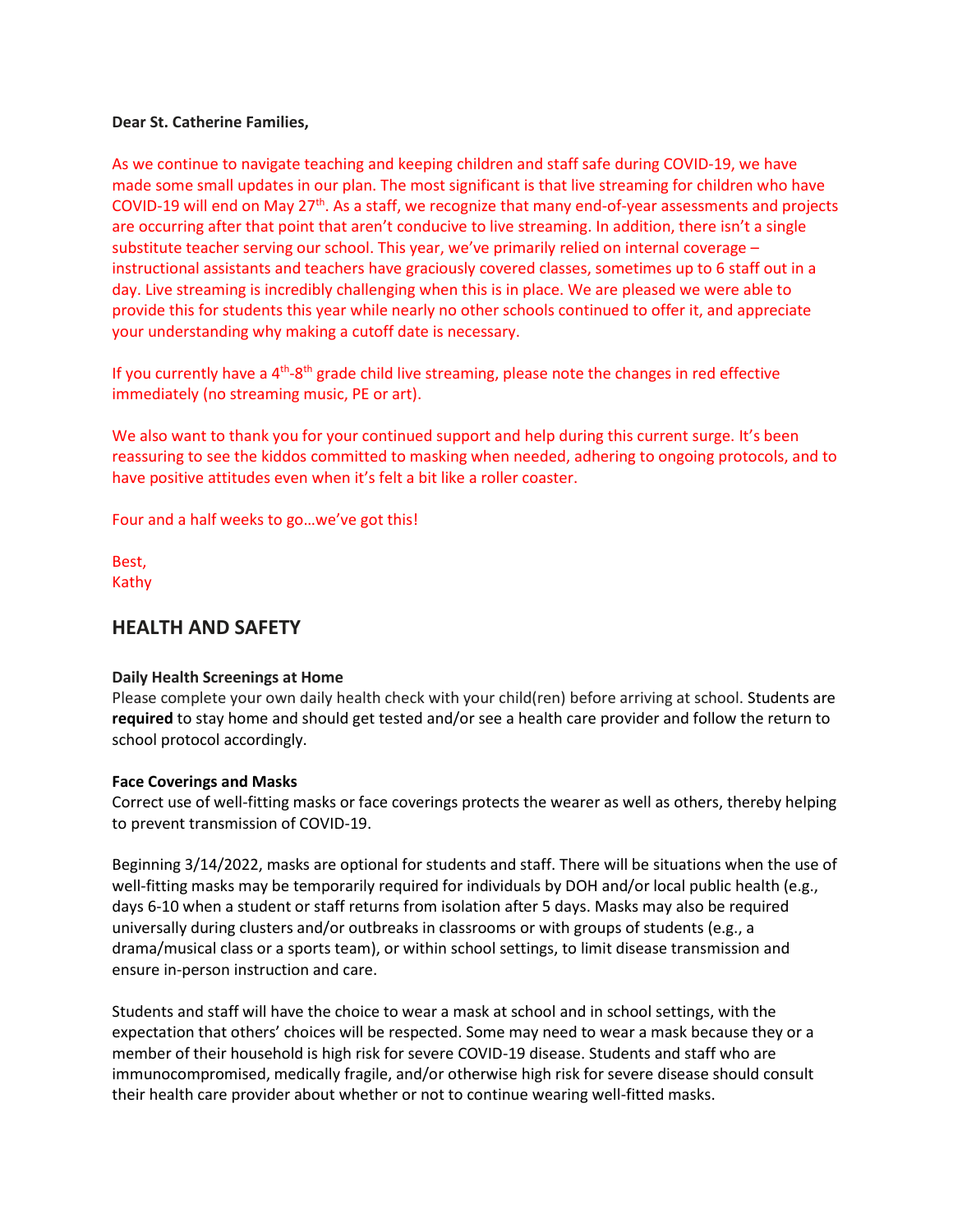NOTE: *There may be occasions when masks will be required that have yet to be determined. In the event of field trip/camp carpools of any sort, masks will need to be worn by drivers and passengers for the duration of the car ride.*

## **Distancing**

Teachers and staff will continue to keep students distanced from one another. We will maximize distance between students to the degree possible for the following circumstances:

- When eating lunch.
- In common areas outside of the classroom.

• During high-risk activities when increased exhalation or aerosolization occurs (e.g., PE or exercising indoors, singing or playing instruments, and cheering or shouting). These activities will be moved outdoors or to large, well-ventilated spaces whenever possible.

- o Hallways will remain one-way paths.
- o Restrooms will have a maximum of 3 students allowed at a time.
- $\circ$  In the event of a school assembly, Mass, or multi-class event, there will be a limited number of students to ensure distancing.

### **Lunch and Birthday Treats**

- Students will eat lunch in the gym, the music room, and/or outside in three waves: (THIS MODEL WILL BEGIN 9/14/2021)
	- $\circ$  K-2 (K/1st in gym, 2nd outside under covered area or in music room if weather is not conducive to being outside)
	- $\circ$  3-5 (3rd/4th in gym, 5th outside under covered area or in music room if weather is not conducive to being outside)
	- $\circ$  6-8 (6th/7th in gym, 8th outside under covered area or in music room if weather is not conducive to being outside).
- Students eating in the gym will sit by grade level and be separated by grades with more than 6 feet between grade levels. Students eating outside/in the music room will sit in a single grade level on outdoor waterproof seating pads.
- Students will remove their masks during their lunch period and sanitize their hands prior to eating.
- If your child would like to bring **birthday treats** on their birthday, please make sure each treat is individually wrapped. They will be passed out at a time during the day at the teacher's discretion, likely not at lunch as the lunch period is only long enough to eat lunch.

### **Handwashing and Sanitizing**

Staff will continue to encourage frequent handwashing and good respiratory etiquette to prevent contracting and spreading infectious diseases, including COVID-19.

### **Cleaning and Disinfecting**

Current DOH guidance recommends cleaning and disinfecting frequently touched surfaces each night after students leave and if someone in the room exhibits symptoms (they will in turn be immediately isolated, and then sent home.).

### **Ventilation**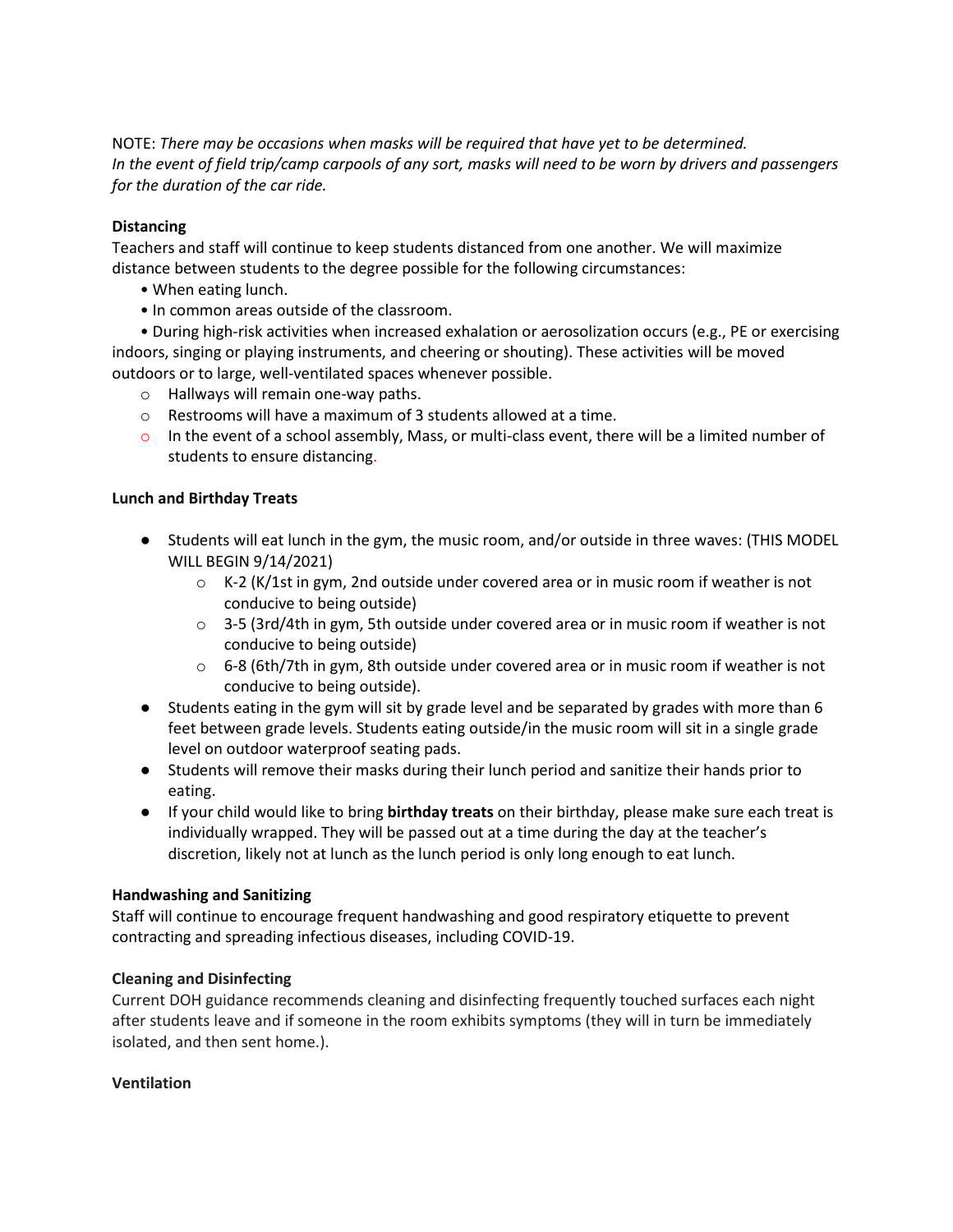We purchased individual ventilation units for each classroom and shared space with a Fulcrum grant we received last year. These units help to improve air circulation. We have installed additional operable windows in our science lab, church basement (K-8 Spanish and 7/8 ELA), and Benicasa basement (art room) to increase ventilation in that area of the building. During the school days, windows will also be open throughout the school for increased ventilation. When weather is cold, your child(ren) are encouraged to bring coats daily.

### **Participation in Learn to Return**

St. Catherine is partnering with the Washington State Department of Health and Health Commons Project to offer free COVID-19 testing at St. Catherine. This program provides students and staff with quick and highly accurate COVID-19 PCR and antigen testing as symptoms arise or following known exposure. This is an optional program in which a PCR [student consent form](file:///G:/My%20Drive/2021-2022%20Important%20Information/COVID/Learn%20To%20Return/School%20Student%20Consent%20Form%20--%20St.%20Catherine%20of%20Siena%20School.pdf) or antige[n student consent](https://docs.google.com/document/d/1W7AsRaNuXK5SgpXRFDgz3C65rG-e6viN/edit?usp=sharing&ouid=102340824807521366180&rtpof=true&sd=true)  [form](https://docs.google.com/document/d/1W7AsRaNuXK5SgpXRFDgz3C65rG-e6viN/edit?usp=sharing&ouid=102340824807521366180&rtpof=true&sd=true) must be completed prior to testing and submitted to the office [\(alucero@stcatherineschool.net\)](mailto:alucero@stcatherineschool.net). We are able to conduct tests during school hours (at mutually agreeable times) and under emergency circumstances on the weekend based on individual circumstances and availability of staffing to test.

## **Responding to Cases or Potential Exposure**

Any student, teacher, or staff who reports COVID-19-like symptoms will be immediately isolated from others and sent home. They should seek diagnostic testing as soon as feasible. In each situation, the school COVID coordinators may need to make individual decisions regarding protocols depending on circumstances, test availability, and other factors.

## **What if a staff member or student tests positive for COVID-19? - Isolation**

A student, child, or staff who tests positive for COVID-19 is required to isolate, regardless of vaccination status.

The individual may return to school/care after 5 full days of isolation if:

- Their symptoms have improved or they are asymptomatic, AND
- They are without a fever for the past 24 hours without use of fever-reducing medications.

If returning to school after day 5, the individual:

• Is **required** to wear a well-fitted mask during days 6-10 of their isolation period, OR

• Test negative with an antigen or at-home test any day after day 5. Testing beyond day 10 is not necessary.

Note*: If for any reason a person undergoes COVID-19 tests, only the result from the first test will be considered when determining the timeline to return to school.*

**Responding to Cases or Suspected Cases of COVID-19** ("What to do if a Person is Symptomatic" flowchart from the DOH)

- o **What if My Child Has One or More of These Symptoms** (fever 100.4֯F or higher; shortness of breath or difficulty breathing; muscle or body aches; new loss of taste or smell, cough (new, changed, or worsening)
	- o YOU MUST NOTIFY OUR OFFICE MANAGER, AMANDA LUECRO [ALUCERO@STCATHERINESCHOOL.NET](mailto:ALUCERO@STCATHERINESCHOOL.NET) WHEN YOU FIRST NOTICE A SYMPTOM. You will receive guidance as to how to proceed in regards to testing and returning to school.)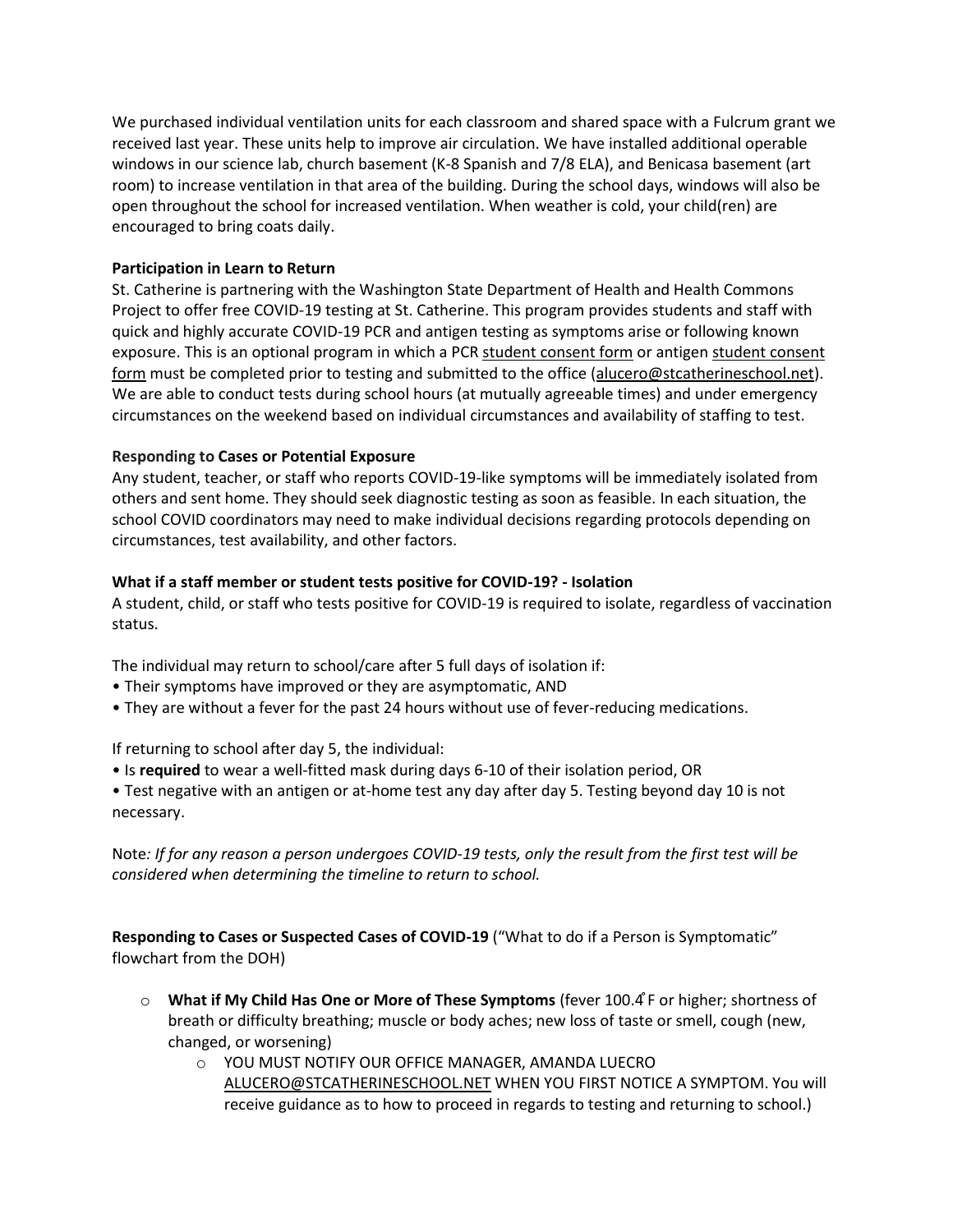- $\circ$  Your child should isolate at home AND get tested for COVID-19 via a PCR test.
	- If the they test **POSITIVE** for COVID-19, they need to **isolate at home and identify close contacts** (*St. Catherine will identify close contacts for possible school close contacts*). See above section regarding isolation requirements.
	- If they test **NEGATIVE** for COVID-19 (via a PCR test) OR receive an alternative named diagnosis from a health care provider **PLUS** a negative PCR or antigen test, they can **return to school** if:
		- No fever within the past 24 hours (without medication) **and**
		- Symptoms have significantly improved.
- o **What if My Child Has One or More of These Symptoms** (congestion or runny nose; nausea, vomiting, or diarrhea); headache, fatigue, or sore throat)
	- o YOU MUST NOTIFY OUR OFFICE MANAGER, AMANDA LUECRO [ALUCERO@STCATHERINESCHOOL.NET](mailto:ALUCERO@STCATHERINESCHOOL.NET) WHEN YOU FIRST NOTICE A SYMPTOM. You will receive guidance as to how to proceed in regards to testing and returning to school.)
	- o Your child should isolate at home.
	- o If only **ONE SYPMTOM WAS PRESENT:**
		- **If the symptom resolves within 24 hours** OR is consistent with a diagnosed chronic illness, they can return to school if:
			- No fever within the past 24 hours (without medication) **AND**
			- Symptom has significantly improved
		- **If the ONE symptom does NOT** resolve within 24 hours OR is not consistent with a diagnosed chronic illness, they should isolate at home and get tested for COVID-19 (via a PCR or antigen test).
		- If they test **POSITIVE** for COVID-19, they need to **isolate at home and identify close contacts** (*St. Catherine will identify close contacts for possible school close contacts*). See above section regarding isolation requirements.
		- If they test **NEGATIVE** for COVID-19 (via a PCR or antigen test) OR receive an alternative named diagnosis from a health care provider **PLUS** a negative PCR test, they can **return to school** if:
			- o No fever within the past 24 hours (without medication) **and**
			- o Symptoms have significantly improved.
	- o If **MORE THAN ONE SYMPTOM** is present:
		- Your child should isolate at home AND get tested for COVID-19 via a PCR test.
			- If they test **POSITIVE** for COVID-19, they need to **isolate at home and identify close contacts** (*St. Catherine will identify close contacts for possible school close contacts*). See above section regarding isolation requirements.
			- If they test **NEGATIVE** for COVID-19 (via a PCR or antigen test) **OR**  receive an alternative named diagnosis from a health care provider **PLUS** a negative PCR or antigen test, they can **return to school** if:
				- o No fever within the past 24 hours (without medication) **and**
				- o Symptoms have significantly improved.

### o **What if Someone Develops Symptoms of COVID-19 While at School**

 $\circ$  Any student, child, or staff who reports or exhibits COVID-19-like symptoms is required to be immediately isolated from others, sent home, and referred to diagnostic testing as soon as feasible, regardless of vaccination status.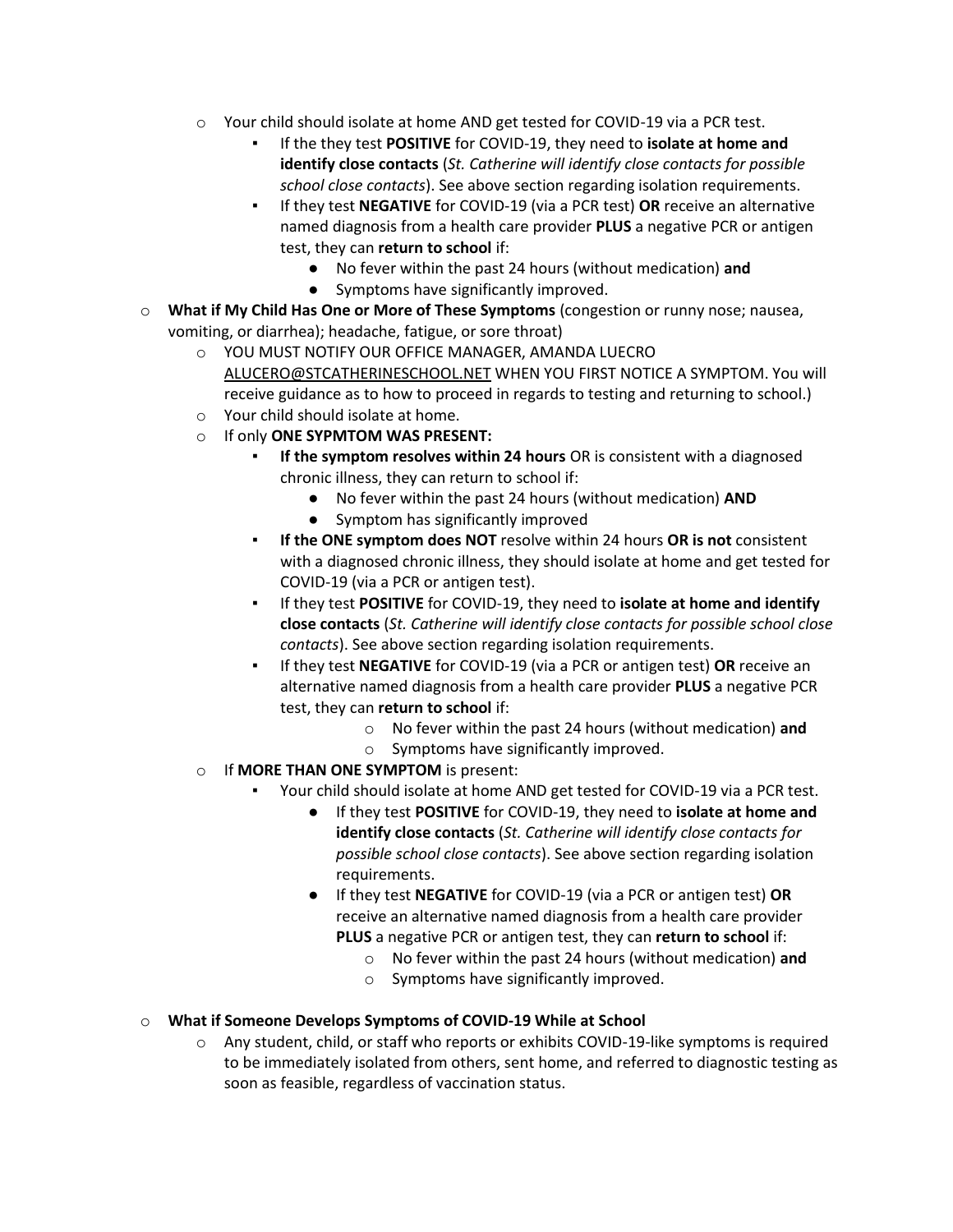- $\circ$  While waiting to leave the school or program, the individual with symptoms is required to be isolated in a designated isolation space. They are required to wear a well-fitting face mask (school can provide).
- $\circ$  Anyone providing care or evaluation to the isolated individual is required to wear appropriate PPE. Masks are required by all children, staff, and students in the nurse/health room and in the isolation room as these are considered health care settings.
- $\circ$  If no appropriate indoor space is available (e.g., already occupied) and the student or child can be supervised and made comfortable, an outdoor setting is an acceptable emergency alternative if weather and privacy permit.
- $\circ$  Any student in isolation musty be picked up by a parent, guardian, or emergency contact on file. The child may not leave school otherwise, even if they have a walking permission slip on file.

## o **Notification of Potential Exposure of COVID-19**

- $\circ$  Regardless of vaccination status, students and staff who were potentially exposed to COVID-19 are required to:
	- Monitor for symptoms, AND
	- Wear a well-fitted mask for 10 days after the last date of exposure, especially during activities like high-risk indoor sports, performing arts, etc., AND
	- Get tested 3-5 days after their last exposure. Molecular (PCR/NAAT), antigen, and at home tests are acceptable. If they test positive, they must isolate.
	- For individuals who have been recently infected (within the past 90 days), antigen testing should be performed as PCR results may remain persistently positive and not be indicative of a new, active infection.
	- Exposed students and staff may continue to take part in all in-person instruction and care, including sports, performing arts, and other extracurricular activities, as long as they are not symptomatic. If an exposed student, child, or staff develops symptoms, they are required to immediately isolate at home follow the protocols outlined above.

**\*If your child has had potential exposure, please contact our office manager, Amanda Lucero alucero@stcatherineschool.net, as soon as possible.** 

### **Livestreaming and Remote Learning Conditions**

● If students need to isolate at home due to a confirmed case of COVID-19, teachers will provide [a livestream of instruction via Zoom.](https://docs.google.com/spreadsheets/d/1gj6uaiwQoz0Cs5btEBb1x7n0eLS8op2_mVpgM1unXVU/edit?usp=sharing) (*Confidential St. Catherine document link provides Zoom links and passwords for each grade*.) Once we receive notification of a confirmed case of COVID-19, there will be a 24-hour period before live-streaming will be available. At that time, your child's homeroom teacher will provide a Zoom link (or multiple links if your child has multiple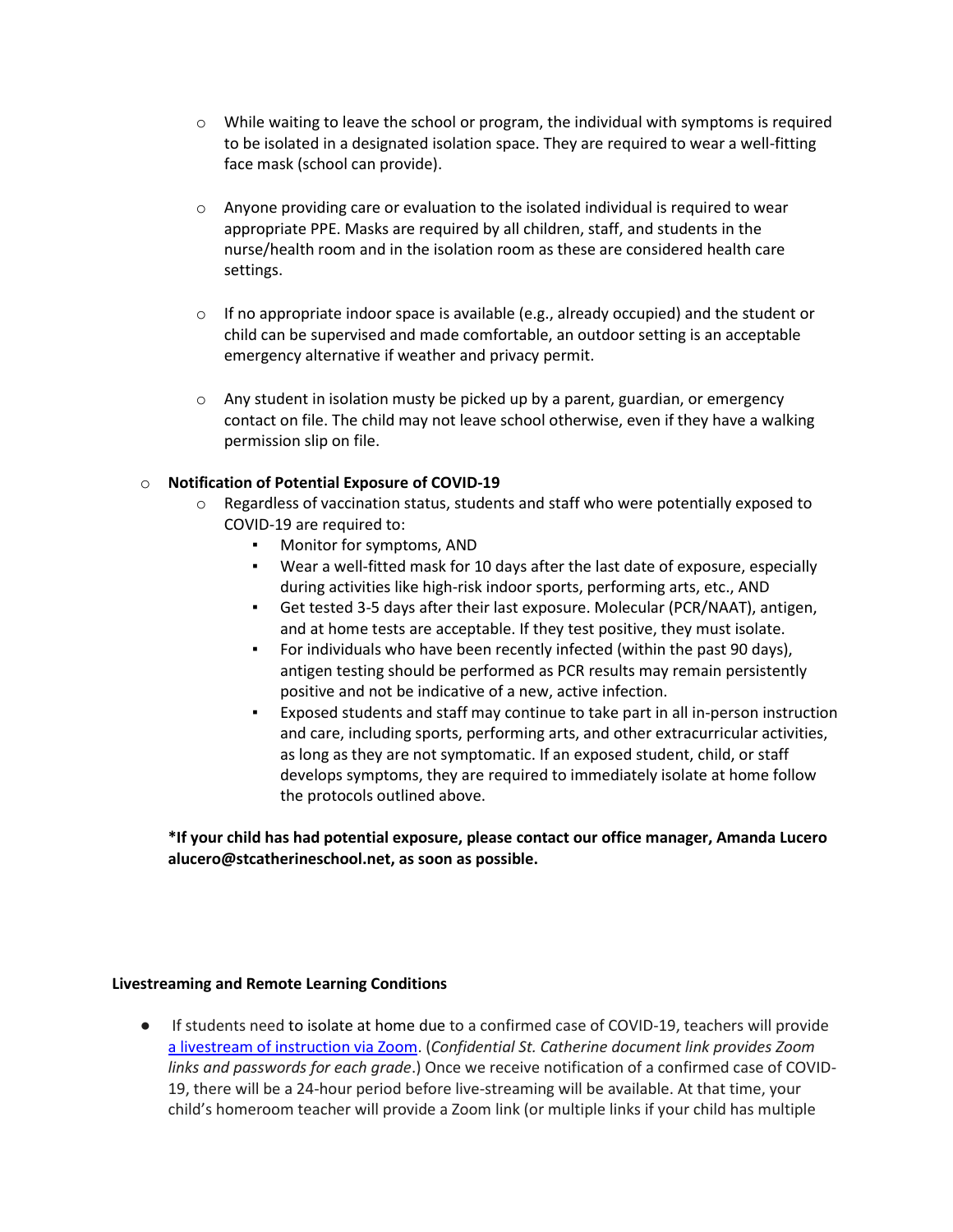teachers on a given day). There will not be any interaction during this livestream. Teachers will communicate with individual families regarding missed work. If in grades 3-8, teachers will post assignments through Google Classroom. In Preschool and grades K-2, teachers will communicate with families via email for assignments. In grades K-3, students will be able to live stream math, reading, and writing classes only. In grades 4-8, students will be able to live stream all classes except music, PE, and art. **The last day of live stream offerings will be May 27, 2022.** For the reminder of the 2021-2022 school year, students will follow the family handbook policy for missed school due to illness. Students will receive information about missed work and instruction from their teacher(s) upon returning to school.

- If an entire class has to isolate at home due to a DOH-defined outbreak, St. Catherine will provide remote learning during the class isolation period.
- If transmissions increase significantly, or if staffing shortages result, it may be necessary for specific classes (or an entire school) to go remote for a period of time. While these future circumstances are uncertain, we recommend that families have a plan in place should this occur. In this event, there will be a 2-day lag enabling teachers to shift to remote learning and prepare student materials, and to provide a materials pickup day for families.
- All other non-COVID-19 related sick days and unexcused absences will be treated as typical missed school days. Students will receive information about missed work and instruction from their teacher(s) upon returning to school.

When an individual is isolating at home, they should stay home and away from others except to get medical care. If a student is doing remote learning or livestreaming due to isolation/outbreak, they should not go anywhere except home or to seek medical care. Parents/Guardians should notify all care providers (e.g., child care, school) when their child is in isolation and thus excluded from all settings. Children in isolation should go or stay home.

## **Contact Tracing**

To aid in the process of contact tracing if necessary, the school is keeping detailed attendance records, seating charts for all classes and specialists' classes, and individual attendance records for Extended Care and all other in-school after school activities. We have protocols and strategies in place to avoid situations that could be defined as close contact within the building or on campus. In the event a close contact situation does occur, families of students of possible contact will be notified ASAP after conferring with the local health jurisdiction for their determination of close contact in the given situation.

All cases of COVID-19 and outbreaks will be reported to the local health jurisdiction per Washington State law (WAC 246-101). In addition, we will cooperate with public health authorities in the investigation of cases and outbreaks that may be associated with our school (WAC 246-101).

# **Travel During COVID-19 by planes, buses, trains, and other forms of public transportation (excludes travel by car)**

- **Before you travel:**
	- $\circ$  Fill out a [pre-absence form](https://docs.google.com/document/d/1MVk5ghdyLo_NkjS5UQutaqQddc_s3WOz/edit?usp=sharing&ouid=102340824807521366180&rtpof=true&sd=true) (found on our website) and submit to the office at least 2 weeks before absence)
	- o Notify our office manager, Amanda Lucer[o alucero@stcatherineschool.net,](mailto:alucero@stcatherineschool.net) of your student's travel dates
- **If you are [up to date with your COVID-19 vaccines,](https://www.cdc.gov/coronavirus/2019-ncov/vaccines/stay-up-to-date.html) after you travel**: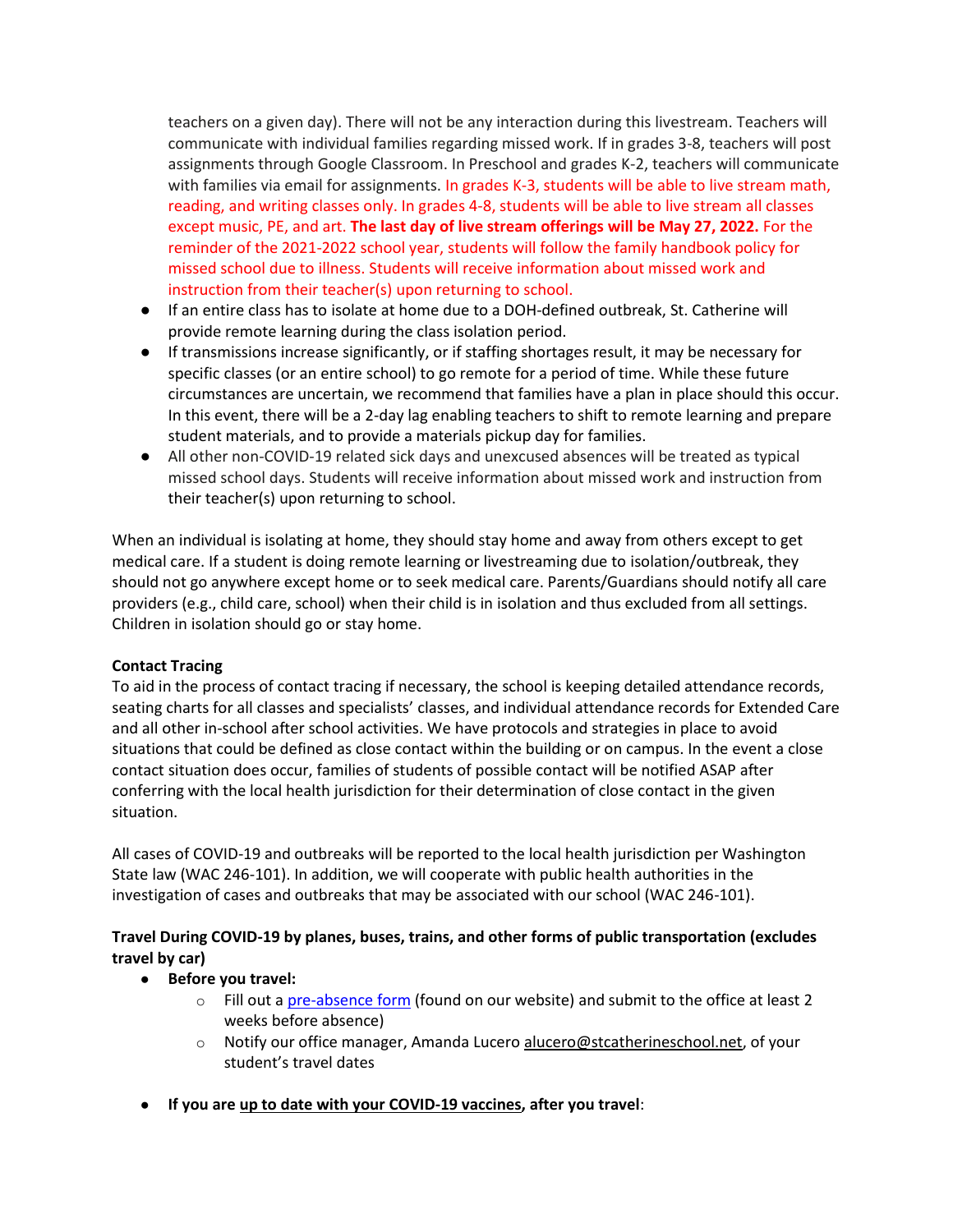- $\circ$  Self-monitor for COVID-19 symptoms; isolate and get tested if you develop symptoms.
- $\circ$  Follow all state, tribal, local, and territorial recommendations or requirements after travel.
- **If you are NOT [up to date with your COVID-19 vaccines,](https://www.cdc.gov/coronavirus/2019-ncov/vaccines/stay-up-to-date.html) after you travel**:
	- o Self-quarantine and get tested after travel:
		- Get tested with a viral test 3-5 days after returning from travel.
		- Stay home and self-quarantine for a full 5 days after travel.
		- Follow additional recommendations below for ALL travelers.
			- Self-monitor for COVID-19 symptoms; isolate and get tested if you develop symptoms.
	- o *Note: Live stream instruction will not be provided for quarantining due to travel***.**

## **International Travel During COVID-19 (per [CDC recommendations\)](https://www.cdc.gov/coronavirus/2019-ncov/travelers/international-travel-during-covid19.html)**

- **Before you travel:**
	- $\circ$  Fill out a [pre-absence form](https://docs.google.com/document/d/1MVk5ghdyLo_NkjS5UQutaqQddc_s3WOz/edit?usp=sharing&ouid=102340824807521366180&rtpof=true&sd=true) (found on our website) and submit to the office at least 2 weeks before absence)
	- o Notify our office manager, Amanda Lucer[o alucero@stcatherineschool.net,](mailto:alucero@stcatherineschool.net) of your student's travel dates
- **If you are NOT up [to date with your COVID-19 vaccines,](https://www.cdc.gov/coronavirus/2019-ncov/vaccines/stay-up-to-date.html) after you travel:**
	- Stay home and self-quarantine for a full 5 days after travel
- **Regardless of vaccination status, after you travel**:
	- $\circ$  Get tested with a COVID-19 viral test 3-5 days after travel and submit to the school office.
	- $\circ$  Self-monitor for COVID-19 symptoms; isolate and get tested if you develop symptoms.

### **Vaccinations for Eligible Students and Volunteers**

In accordance with the Governor's August 18<sup>th</sup> proclamation (and the DOH and L&I guidelines), all schools must verify vaccination status of staff, eligible students, and volunteers/visitors. **Parents or guardians of children 5 and over are required to confirm their student's COVID-19 vaccination status to our office. For students ages 5-11, this includes completing our Google Form indicating your intent to vaccinate or not vaccinate. As the year progresses, and your child turns 5, or you seek vaccination after December 1, 2021, you will be required to communicate and/or verify their vaccination status to the office.** Please email a photo of your student's vaccination card to Amanda Lucero (alucero@stcatherineschool.net) or complete [this form](https://docs.google.com/forms/d/e/1FAIpQLSeypPXHJ-Qrd5DgdenSLgv5Rzt7AVVp877ymh7wKP6hVhjydg/viewform?usp=sf_link) indicating your student is not currently vaccinated.

Volunteers/visitors will also need to communicate and verify their vaccination when they are in the school building. Due to this protocol, other than staff and students, we will only be allowing vaccination verified adults/volunteers/vendors in the school building. When volunteers are scheduled, we will ask you to send vaccination verification to our office before you come in the building. This will need to be done in advance and will not be available for any drop in scenario. For those volunteers who are not vaccinated, we will be providing opportunities for volunteering outside of the school building when children are not present as we're able.

In alignment with Department of Health guidance, we continue to strongly recommend that all students eligible to receive the COVID-19 vaccine become fully vaccinated. Current guidance allows that fully vaccinated students will not be required to quarantine following a known exposure, if asymptomatic.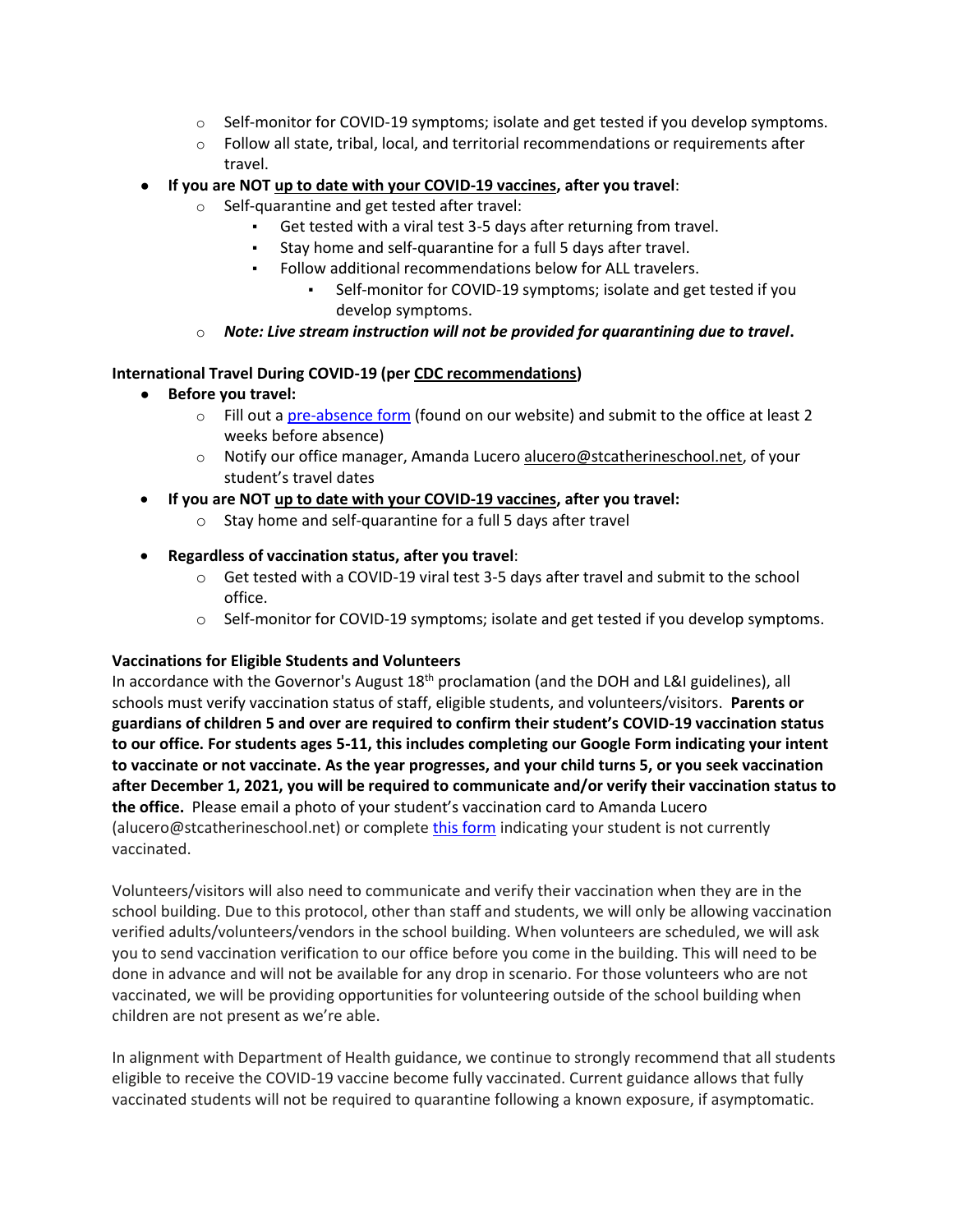We will continue to update families on any changes in the guidance from the state.

#### **Information on Optional Strategies for Layered Prevention** (from[: WSDOH\)](https://doh.wa.gov/sites/default/files/2022-03/821-165-K12SchoolsChildCare.pdf)

The Washington Department of Health (DOH) encourages schools to coordinate with their local health jurisdiction (LHJ) for any decisions related to the strategies outlined herein. While we are moving into a new phase of the pandemic, COVID-19 remains with us, and it should be recognized the COVID-19 pandemic response must remain flexible with the possibility for changes that occur at the state and local levels. Conditions may require implementation of additional mitigation practices to lessen the impact of disease in schools and provider settings, and to ensure continuity of in-person instruction and care.

Evidence to date suggests that when prevention strategies are layered and implemented with fidelity, transmission rates within schools and provider programs can be limited. Further, transmission of SARS-CoV-2 (the virus that causes COVID-19) in the community is correlated with incidence of infected individuals in schools and provider settings. When community rates of COVID-19 are high, there is an increased likelihood that SARS-CoV-2 will be introduced to, and potentially transmitted within, a school or provider setting.

Lessons learned over the first two years of the pandemic have identified the importance of the following to prevent COVID-19 transmission and related outbreaks:

- Staying up to date on vaccinations.
- Wearing masks for personal protection and source control.
- Enhancing ventilation to reduce transmission of aerosolized viruses.
- Remaining at home when ill.
- Conducting rapid diagnostic testing.
- Exercising good respiratory etiquette and hand hygiene.
- Practicing physical distancing to the degree possible and practical.
- Cleaning and disinfecting as indicated.
- Maximizing outdoor activities.

Schools and providers need to maintain flexibility in how layers of mitigation practices are applied. Removal of a layer of protection should be done factoring in considerations such as community levels of transmission, local outbreaks, and vaccination rates. Schools and providers should also ensure an environment that supports individuals who choose to continue a protective practice, like wearing a mask. As disease prevalence increases, schools and providers should consider adding back in additional layers of prevention or mitigation measures. Coordination with local public health will ensure this is done in the way to best ensure the safety of students, children, employees, families, and the community. Individuals who choose to continue to use preventative measures to protect themselves should be supported. Schools and programs should not tolerate harassment or bullying of any kind.

### **Behavior and Mental Health**

Feeling anxious about changes in school/provider routines, such as the discontinuation of masking, or when disease levels rise, is normal and expected. The experiences of children, teens, families, and staff during the COVID-19 pandemic has frequently been complicated and challenging; and has had an impact on bodies, minds, and emotions.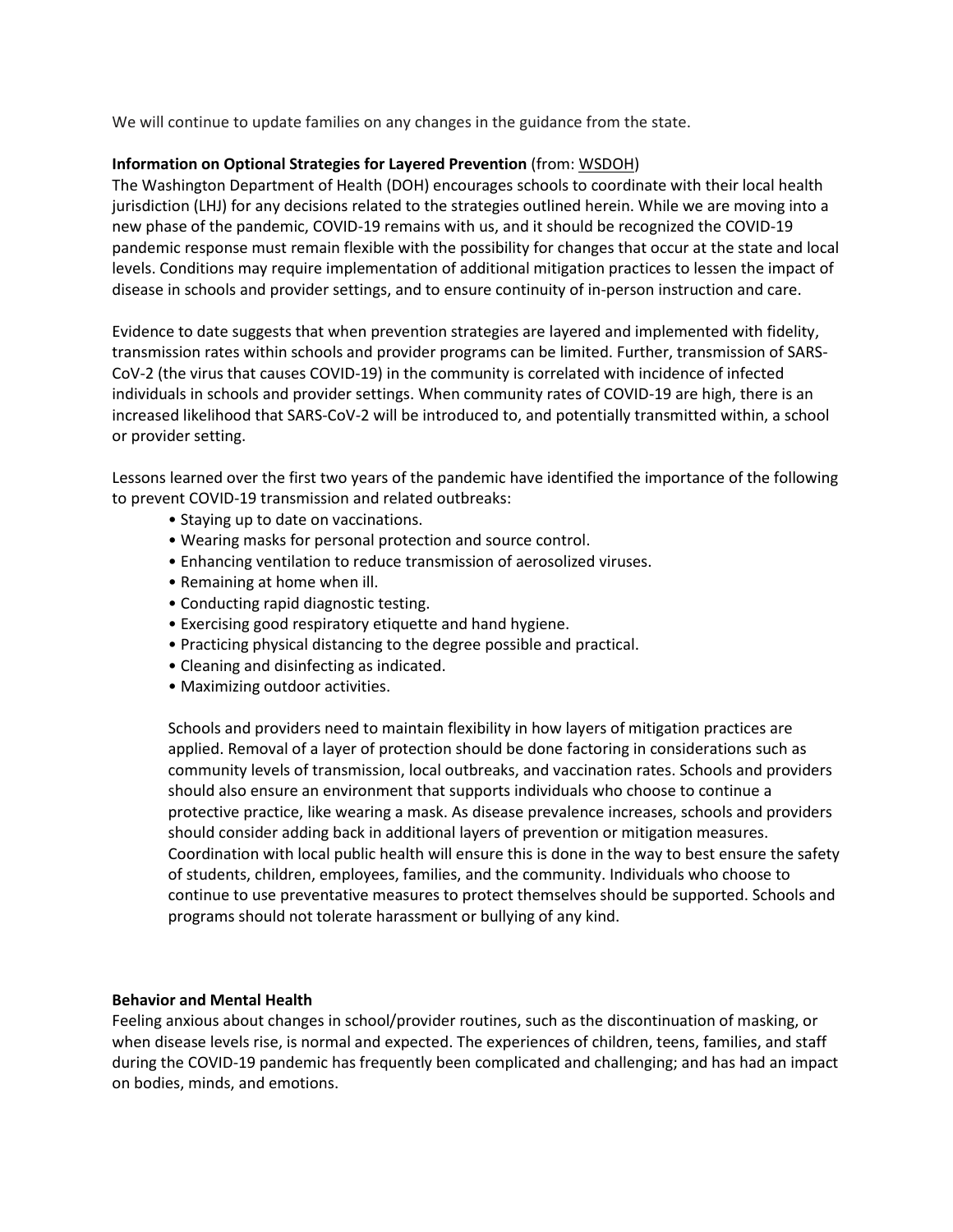As children, teens, parents, caregivers, and school staff navigate the next phase of the pandemic and what that means for schools and families, these factors may impact their individual emotional functioning. Some students will be relieved and happy, but others may feel anxious and not ready for the changes. It will take time for everyone to adjust. It will be important to provide support and guidance for students, to allow time for them to adjust to new guidelines, and to offer permission for students and staff to continue to wear masks or physically distance if they feel uncomfortable with the changes.

[The Behavioral Health Toolbox for Families: Supporting Children and Teens During the COVID19](https://doh.wa.gov/sites/default/files/legacy/Documents/1600/coronavirus/BHG-COVID19-FamilyToolbox.pdf)  [Pandemic](https://doh.wa.gov/sites/default/files/legacy/Documents/1600/coronavirus/BHG-COVID19-FamilyToolbox.pdf) provides general information about common emotional reactions of children, teens, and families during disasters. It also has suggestions on how to help children, teens, and families recover from disasters and grow stronger. The [COVID-19 Back-to-Classroom THINK Toolbox](https://doh.wa.gov/sites/default/files/legacy/Documents/1600/coronavirus/821-148-BackToClassroomToolbox.pdf) provides behavioral health tips and resources for navigating some of the common emotional responses of children, teens, and adults during disasters and how these may present in the classroom and other areas of life.

### **Daily Arrival and Departure Proceedings**

Our daily drop-off and pickup procedures will be returning to a much more normal state. When you drop off your child in the carpool line, make sure your child(ren) are already masked and ready to exit the car promptly upon arriving. All K-8 families may arrive between 8:10-8:25, and all preschool families may arrive between 8:20-8:30. K-8 students will exit cars and walk directly to their respective homeroom classrooms. Preschool students will be escorted to the preschool classrooms. Students will be counted tardy when the final bell rings at 8:30 (8:40 for preschool students) if they are not in their homeroom.

At the end of the day, all K-8 students will be dismissed at 3:10 (2:25 on Wednesdays), and escorted by their homeroom teacher to the parking lot. Families picking up only one child should begin arriving at 3:13. Parents picking up 2 or more children should begin arriving at 3:18. (2:28 and 2:33 respectively on Wednesdays). If the drive through line is full when you arrive, please park in the parking lot. You may then walk and meet your student at the orange coned area by the crosswalk or your student may come to the crosswalk and head to their car if they see their car. Each class will have a designated area to sit and wait for their carpool. Staff will oversee continued minimum 3-foot distancing between students at this time. If your child(ren) is not ready for you when you are in line, you will be asked to park until they are ready. When you exit the parking lot, please turn right only on 85<sup>th</sup> to keep the flow of traffic going.

Walkers will be directed to go immediately to their homeroom classrooms upon arrival in the morning. At the end of the day, walkers will be dismissed at the front of the school and will be standing against the brick wall at the south end of the main building. Parents who meet their children to walk home may do so at the front of the building at 3:10 (front of preschool portables for Cubs and Tigers).

### **Late Arrival Procedure**

If your family arrives after 8:30 (8:40 for preschool students), please follow this protocol:

1. Please park on 8th Avenue in front of the main school entrance. (Please DO NOT park directly in front

of the houses across the street from the school; park on the side directly in front of the school).

2. Parents must escort their child to the front door and ring the buzzer.

3. Please announce who you are and that you need to sign your child in for the day.

4. A staff member will then meet you at the front door (parents are asked to remain outside of the building).